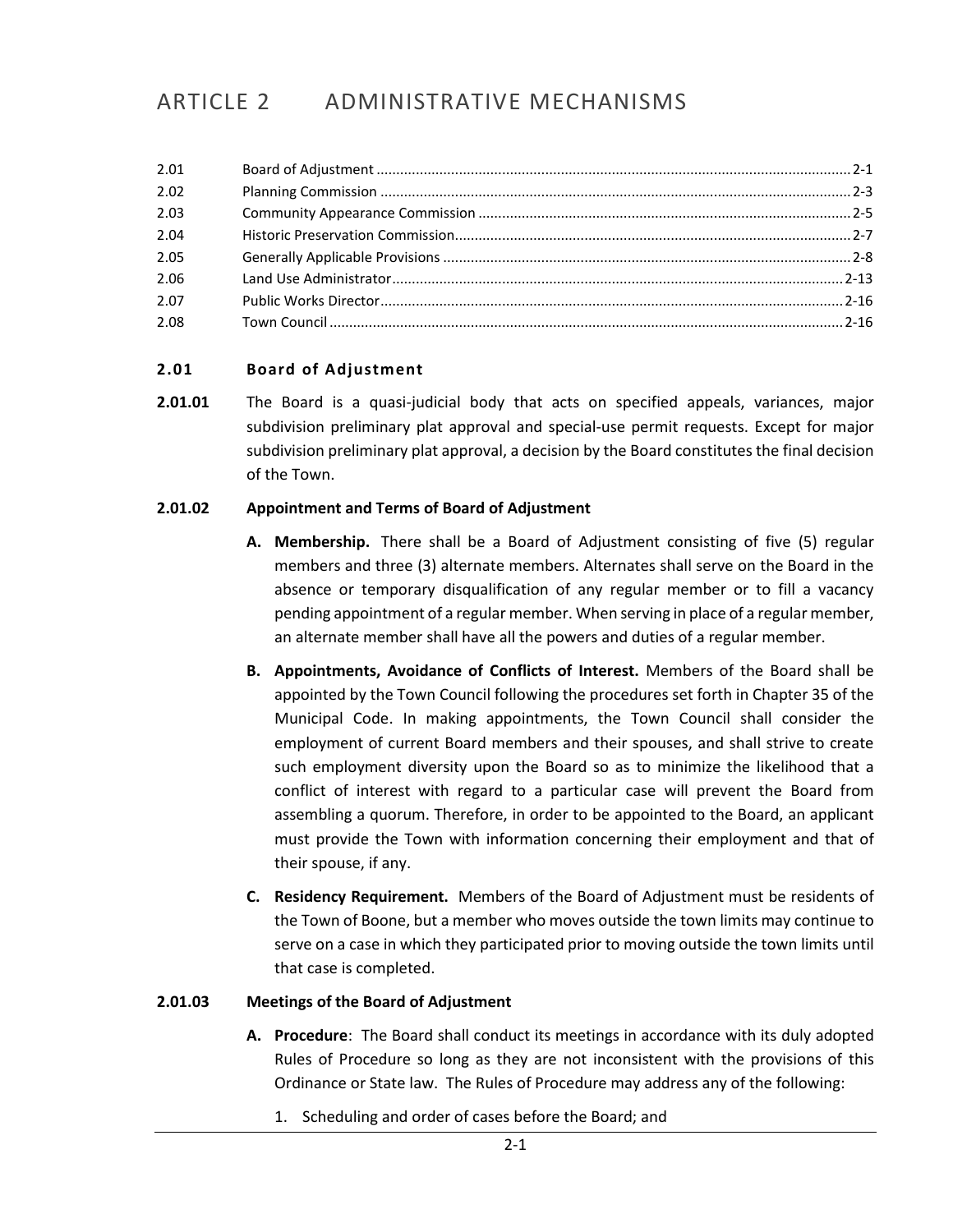- 2. Representation; and
- 3. Intervention of a person other than the applicant or appellant who has a special and substantial interest in the outcome of the case to fully participate as a party in the hearing; and
- 4. Pre-hearing procedures; and
- 5. Hearing procedures; and
- 6. Admissibility of evidence; and
- 7. Decision-making procedures; and
- 8. Length of meetings; and
- 9. Special meetings; and
- 10. Meeting decorum pursuant to Subsection 6.01.07(B); and
- 11. Such other matters as may be needed for the effective and proper functioning of the Board.

#### **2.01.04 Board of Adjustment Chair and Vice-Chair**

- **A.** In or about July of each year, the Board will accept and review applications from the current membership for Chair and Vice-Chair positions and forward a recommendation on these positions to Town Council. Upon receipt of the Board's recommendations, Council shall review the submitted applications and the Board recommendations before designating the Chair and the Vice-Chair. The membersso designated shall serve in these capacities for terms of one (1) year, with eligibility for unlimited reappointment. Vacancies in these offices shall be filled for the unexpired terms by the Town Council.
	- 1. The Board shall designate the Chair and Vice-Chair of any subcommittee.
- **B.** If neither the Chair nor the Vice-Chair are present, the presiding officer shall be elected by majority vote.
- **C.** The Chair and Vice-Chair may take part in all deliberations and vote on all issues.

#### **2.01.05 Powers and Duties of the Board of Adjustment**

- **A.** The Board is a quasi-judicial body that shall hear and decide:
	- 1. Appeals from any order, decision, requirement, interpretation, or determination made by the Administrator, as provided in Article 6 Board of Adjustment Hearings.
	- 2. Applications for special-use permits, as provided in Article 6 Board of Adjustment Hearings.
	- 3. Applications for variances, as provided in Article 6 Board of Adjustment Hearings.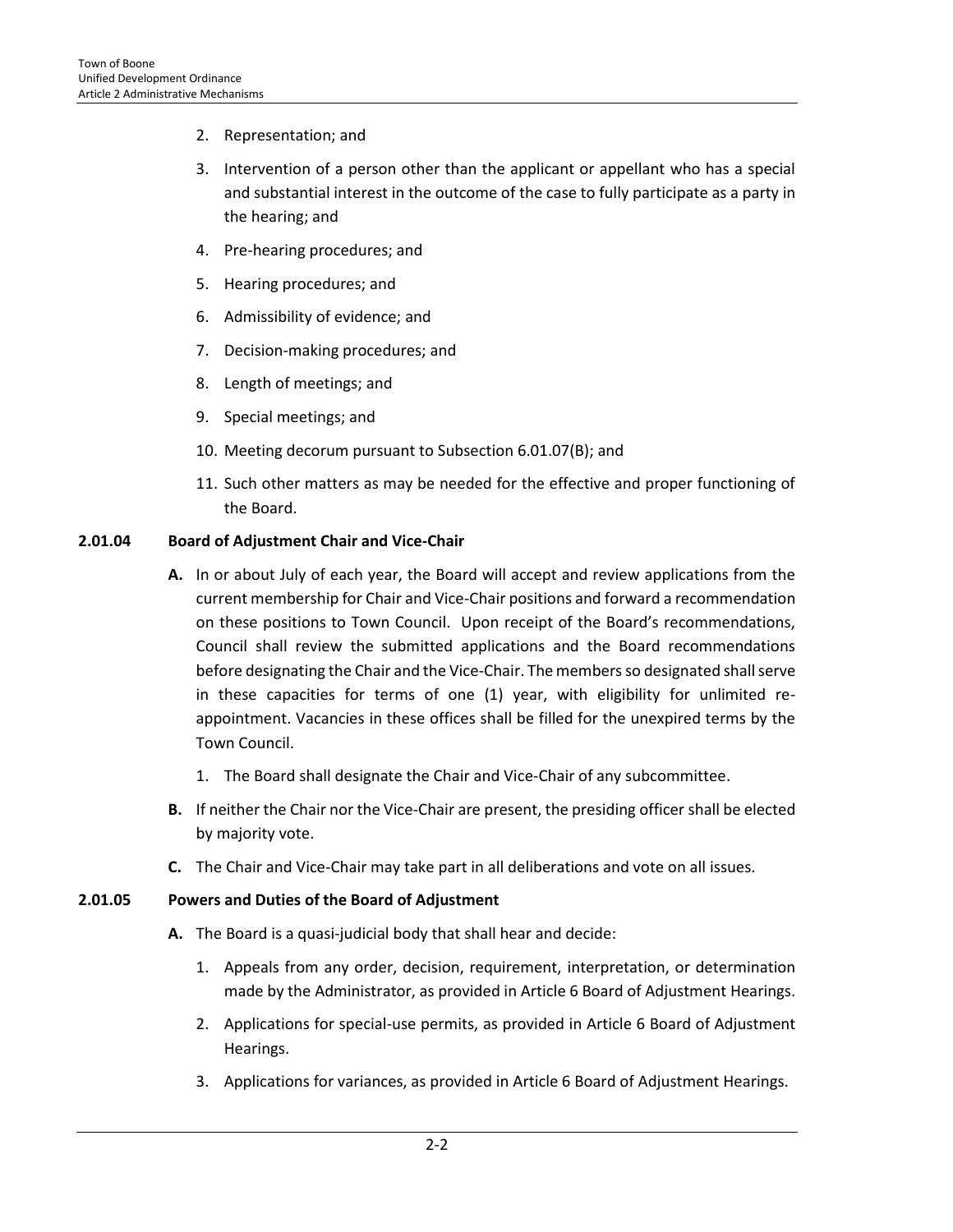- 4. Applications for major subdivision preliminary plat approval, as provided in Article 6 Board of Adjustment Hearings.
- 5. Appeals of the grant or denial of an application for a Certificate of Appropriateness by the Historic Preservation Commission.
- 6. Any other matter the Board is required to act upon by any other Town Ordinance or State law.

(Ord. PL00147-010417, 02-16-2017; Ord. PL01809-082218, 10-16-2018; Ord. PL04195-090820, 12-17- 2020; Ord. PL04727-050721, 07-01-2021)

# <span id="page-2-0"></span>**2.02 Planning Commission**

- **2.02.01** The Planning Commission is an advisory board that makes recommendations to Council on future growth and development issues that affect the Town and advises Town Council concerning the implementation of plans, including, but not limited to, review and comment on all zoning text and map amendments as required by G.S. 160D-604. In addition to or as part of its regular meeting schedule, the Planning Commission shall attend public hearings on proposed zoning text and map amendments scheduled by the Town Council.
- **2.02.02 Membership.** The Planning Commission shall consist of seven (7) members.

# **2.02.03 Planning Commission Chair and Vice-Chair**

- **A.** In or about July of each year, the Commission shall accept and review applications from the current membership for Chair and Vice-Chair positions and forward a recommendation on these positions to Council. Upon receipt of the Commission's recommendations, Council shall review the submitted applications and the Planning Commission recommendations before designating the Chair and the Vice-Chair. The members so designated shall serve in these capacities for terms of one (1) year, with eligibility for unlimited re-appointment. Vacancies in these offices shall be filled for the unexpired terms only. The Chair and Vice-Chair may take part in all deliberations and vote on all issues.
	- 1. The Commission shall designate the Chair and Vice-Chair of any subcommittee.
- **B.** If neither the Chair nor the Vice-Chair are present, the presiding officer shall be elected by majority vote.
- **C.** The Chair and Vice-Chair may take part in all deliberations and vote on all issues.

# **2.02.04 Powers and Duties of the Planning Commission**

- **A.** The Planning Commission may:
	- 1. Prepare, review, maintain, monitor, and periodically update and recommend to the governing board a comprehensive plan, and such other plans as deemed appropriate, and conduct ongoing related research, data collection, mapping, and analysis.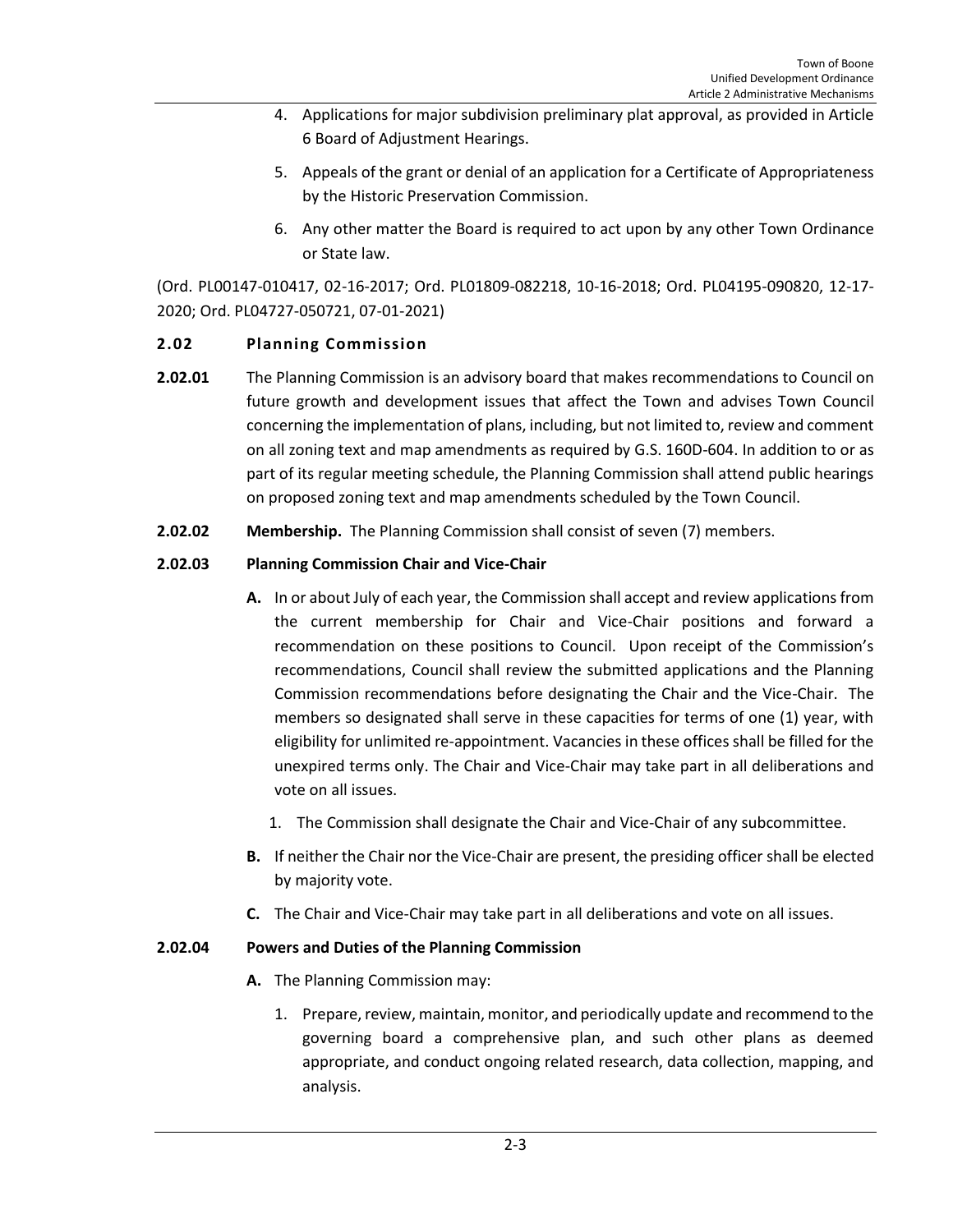- 2. Facilitate and coordinate citizen engagement and participation in the planning process.
- 3. Develop and recommend policies, ordinances, development regulations, administrative procedures, and other means for carrying out plans in a coordinated and efficient manner.
- 4. Advise the governing board concerning the implementation of plans, including, but not limited to, review and comment on all zoning text and map amendments as required by G.S. 160D-604. The Planning Commission shall not, however, have the power to "initiate" changes to this Ordinance, as the term "initiate" is used in, Section 9.02; and
- 5. Exercise any functions in the administration and enforcement of various means for carrying out plans that the governing board may direct.
- 6. Review and either approve or deny proposed minor subdivision requests when a portion of the land to be subdivided lies within a Designated Water Supply Watershed District, based upon application of Articles 5 and 29 of this Ordinance; and
- 7. Perform any other related duties that the Council may direct.

# **2.02.05 Advisory Committees**

- **A.** From time to time the Council may appoint one or more individuals to help the Planning Commission carry out its planning responsibilities with respect to a particular subject area. By way of illustration, without limitation, the Council may appoint advisory committees to consider the thoroughfare plan, bikeway plans, community appearance plans, housing plans, economic development plans, etc. Such advisory committees shall be created and operate, unless otherwise designated by the Council, according to the procedures established under Municipal Code §§ 30.51, and 35.01, et seq.
- **B.** Members of such advisory committees shall sit as nonvoting members of the Planning Commission when such issues are being considered, and they shall be invited to lend their talents, energies, and expertise to the Planning Commission. However, all formal recommendations of the Planning Commission to the Council shall be made by the Planning Commission itself.
- **C.** Nothing in this Section shall prevent the Council from establishing independent advisory groups, committees, or commissions to make recommendations on any issue directly to the Council.

(Ord. PL00147-010417, 02-16-2017; Ord. PL001809-082218, 10-16-2018; Ord. PL04195-090820, 12-17- 2020; Ord. PL04727-050721, 07-01-2021)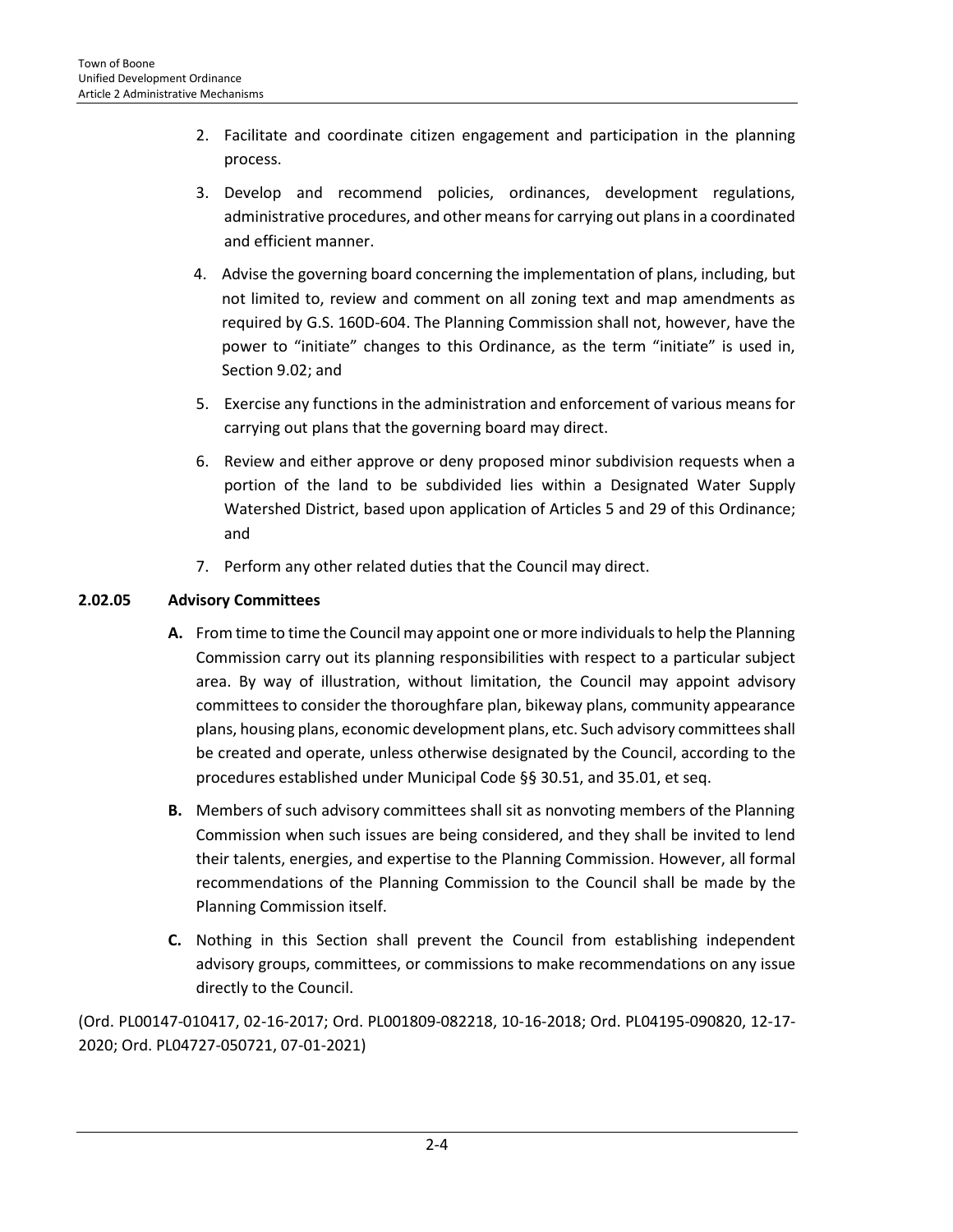### <span id="page-4-0"></span>**2.03 Community Appearance Commission**

- **2.03.01** The Community Appearance Commission is an advisory board that makes recommendations to Council on visual appearance, community beautification, and landscape development that affect the Town.
- **2.03.02 Membership.** There shall be a Community Appearance Commission consisting of seven (7) members. To the extent qualified persons can be found, the majority of members shall have special training or experience in a design field such as architecture, landscape design, horticulture, city planning, or a closely related field.

### **2.03.03 Community Appearance Commission Chair and Vice-Chair**

- **A.** Unless the Town Council designates the Chair and Vice-Chair of the Community Appearance Commission, the Commission shall choose its own Chair and Vice-Chair. The people so designated shall serve in these capacities for terms of one (1) year, with eligibility for unlimited re-appointment. Vacancies in these offices shall be filled for the unexpired terms only.
	- 1. The Community Appearance Commission shall designate the Chair and Vice-Chair of any subcommittees.
- **B.** The Chair and Vice-Chair may take part in all deliberations and vote on all issues.
- **C.** If neither the Chair nor the Vice-Chair are present, the presiding officer shall be elected by majority vote.

# **2.03.04 Powers and Duties of the Community Appearance Commission**

- **A.** The Community Appearance Commission may:
	- 1. Initiate, promote, and assist in the implementation of programs of general community beautification in the Town.
	- 2. Coordinate the activities of individuals, agencies, and organizations, public and private, whose plans, activities, and programs bear upon the appearance of the Town.
	- 3. Provide leadership and guidance in matters of area or community design and appearance to individuals, to public and private organizations.
	- 4. Make studies of the visual characteristics and problems of the Town, including surveys and inventories of an appropriate nature, and to recommend standards and policies of design for the entire area, any portion or neighborhood thereof, or any project to be undertaken.
	- 5. Prepare both general and specific plans for the improved appearance of the Town. These plans may include the entire area or any part thereof and may include private as well as public property. The plans shall set forth desirable standards and goals for the aesthetic enhancement of the Town or any part thereof within its area of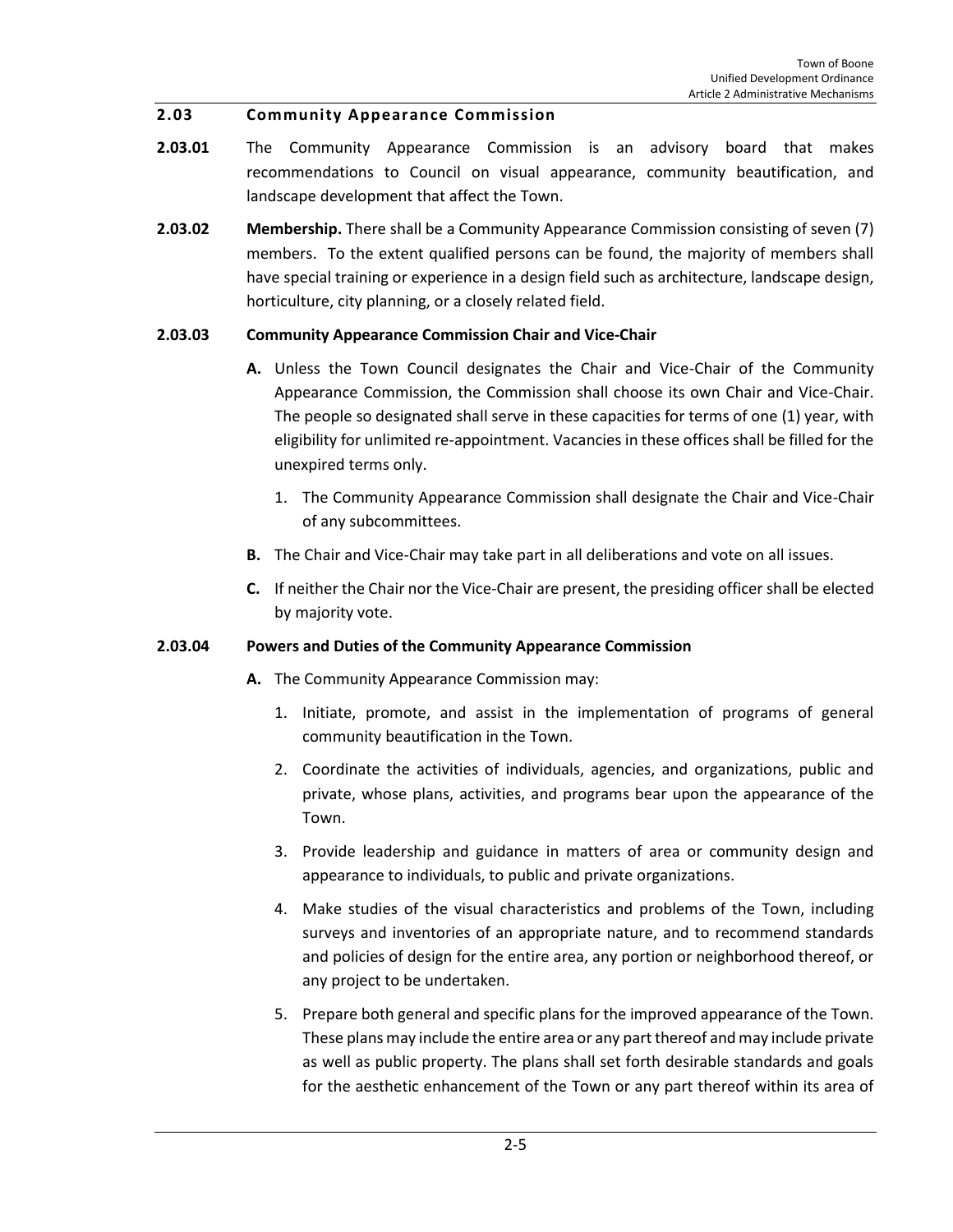planning and development regulation jurisdiction, including public ways and areas, open spaces, and public and private buildings and projects.

- 6. Participate, in any way deemed appropriate by the Town Council and specified in the ordinance establishing the commission, in the implementation of its plans. To this end, the Town may include in the ordinance the following powers:
	- a. To request from the proper officials of any public agency or body, including agencies of the State and its political subdivisions, its plans for public buildings, facilities, or projects to be located within the Town's planning and development regulation jurisdiction.
	- b. To review these plans and to make recommendations regarding their aesthetic suitability to the appropriate agency or to the planning or governing board. All plans shall be reviewed by the commission in a prompt and expeditious manner, and all recommendations of the commission with regard to any public project shall be made in writing. Copies of the recommendations shall be transmitted promptly to the planning or governing board and to the appropriate agency.
	- c. To formulate and recommend to the appropriate planning or governing board the adoption or amendment of ordinances, including zoning regulations, subdivision regulations, and other local development regulations, that will, in the opinion of the commission, serve to enhance the appearance of the city or county and surrounding areas.
	- d. To direct the attention of Town officials to needed enforcement of any ordinance that may in any way affect the appearance of the city or county.
	- e. To seek voluntary adherence to the standards and policies of its plans.
	- f. To enter, in the performance of its official duties and at reasonable times, upon private lands and make examinations or surveys.
	- g. To promote public interest in and an understanding of its recommendations, studies, and plans, and, to that end, prepare, publish, and distribute to the public such studies and reports that will, in the opinion of the commission, advance the cause of improved appearance.
	- h. To conduct public meetings and hearings, giving reasonable notice to the public thereof. Perform any other duty assigned by the Council that is authorized pursuant to N.C. Gen. Stat. § 160D-960.
- **2.03.05** The commission shall, no later than April 15 of each year, submit to the governing board a written report of its activities.

(Ord. 20160224, 05-19-2016; Ord. 20160438, 03-16-2017; Ord. PL01809-082218, 10-16-2018; Ord. PL04195-090820, 12-17-2020; Ord. PL04727-050721, 07-01-2021)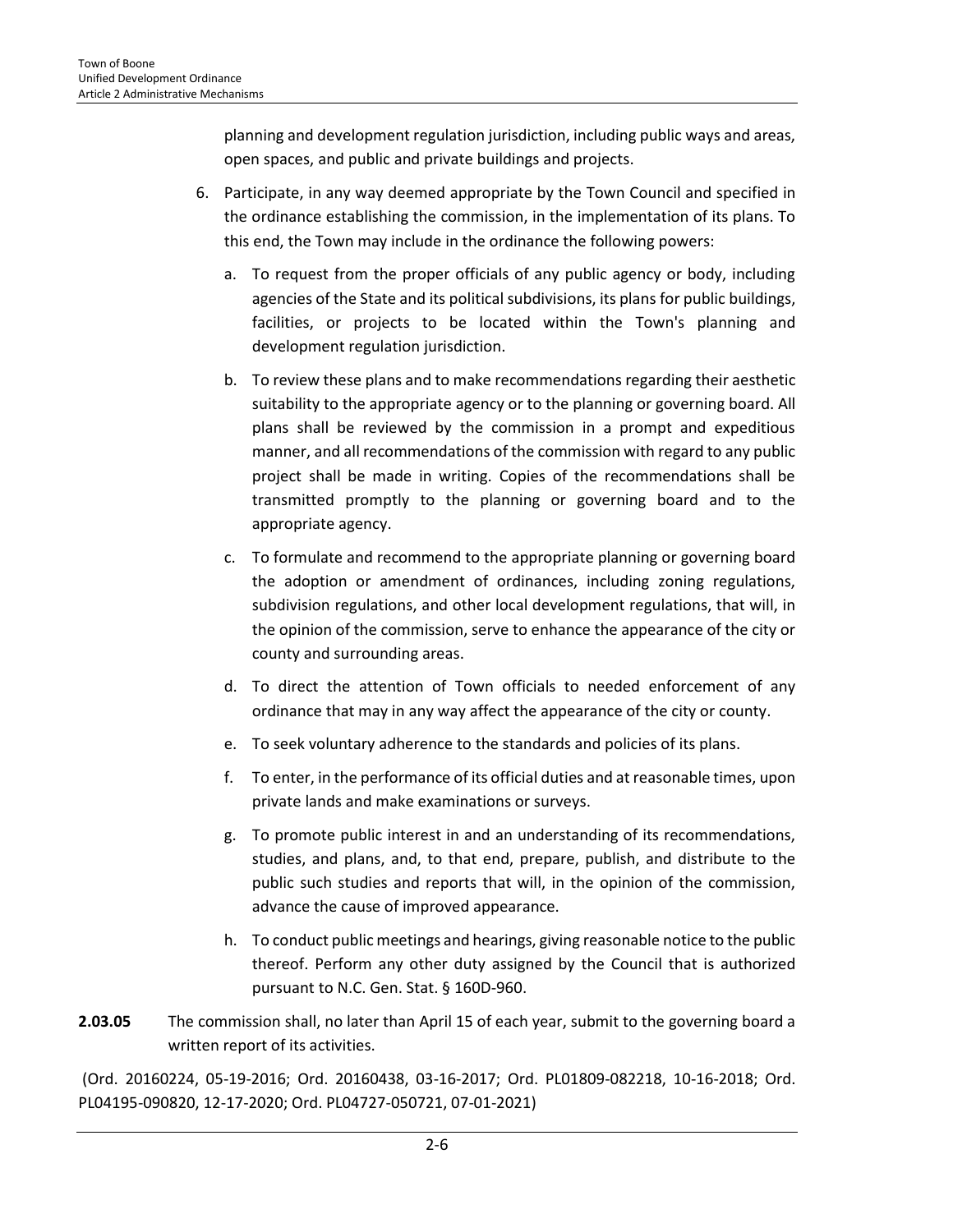#### <span id="page-6-0"></span>**2.04 Historic Preservation Commission**

- **2.04.01** The Historic Preservation Commission is responsible for the inventory of historical, architectural and culturally significant properties within the Town of Boone corporate limits. The Historic Preservation Commission also makes recommendations to Council to promote, enhance and preserve the character and historic landmark or district in the Town's planning area. The Historic Preservation Commission operates pursuant to Subsection 2.04.05.
- **2.04.02 Membership.** There shall be a Historic Preservation Commission consisting of five (5) members. To the extent qualified persons can be found, the majority of the Commission shall have demonstrated special interest, experience, or education in history, architecture, archaeology, or related fields, and to the extent persons may be found with the stated qualifications, the Town Council shall seek to appoint two persons with significant experience or knowledge in historic preservation, one person with significant experience or knowledge in building construction, and one person with significant experience or knowledge in architecture.
- **2.04.03 Rules of Procedure.** The Historic Preservation Commission shall conduct its meetings in accordance with its duly adopted rules of procedures so long as they are not inconsistent with the provisions of this Ordinance or State law, and the Commission shall comply with the requirements of Article 8. The Commission shall conduct its meetings so as to obtain necessary information and to promote the full and free exchange of ideas. When exercising authority over any individual property in accordance with Sections 8.03 and 8.06 of this Ordinance, it shall conduct itself in a quasi-judicial manner.

#### **2.04.04 Historic Preservation Commission Chair and Vice-Chair**

- **A.** In or about July of each year, the Commission will accept and review applications from the current membership for Chair and Vice-Chair positions in order to forward a recommendation on these positions to Council. Upon receipt of the Commission's recommendations, Council shall review the submitted applications and the Historic Preservation Commission recommendations before designating the Chair and the Vice-Chair. The people so designated shall serve in these capacities for terms on one (1) year, with eligibility for unlimited re-appointment. Vacancies in these offices shall be filled for the unexpired terms only.
	- 1. The Historic Preservation Commission shall designate the Chair and Vice-Chair of any subcommittees.
- **B.** The people so designated shall serve in these capacities for terms of one (1) year, with eligibility for unlimited re-appointment.
- **C.** The Chair and Vice-chair may take part in all deliberations and vote on all issues.

#### **2.04.05 Powers and Duties of Historic Preservation Commission**

**A.** The Historic Preservation Commission shall, in accordance with the procedures of Article 8 of this Ordinance, have the following powers: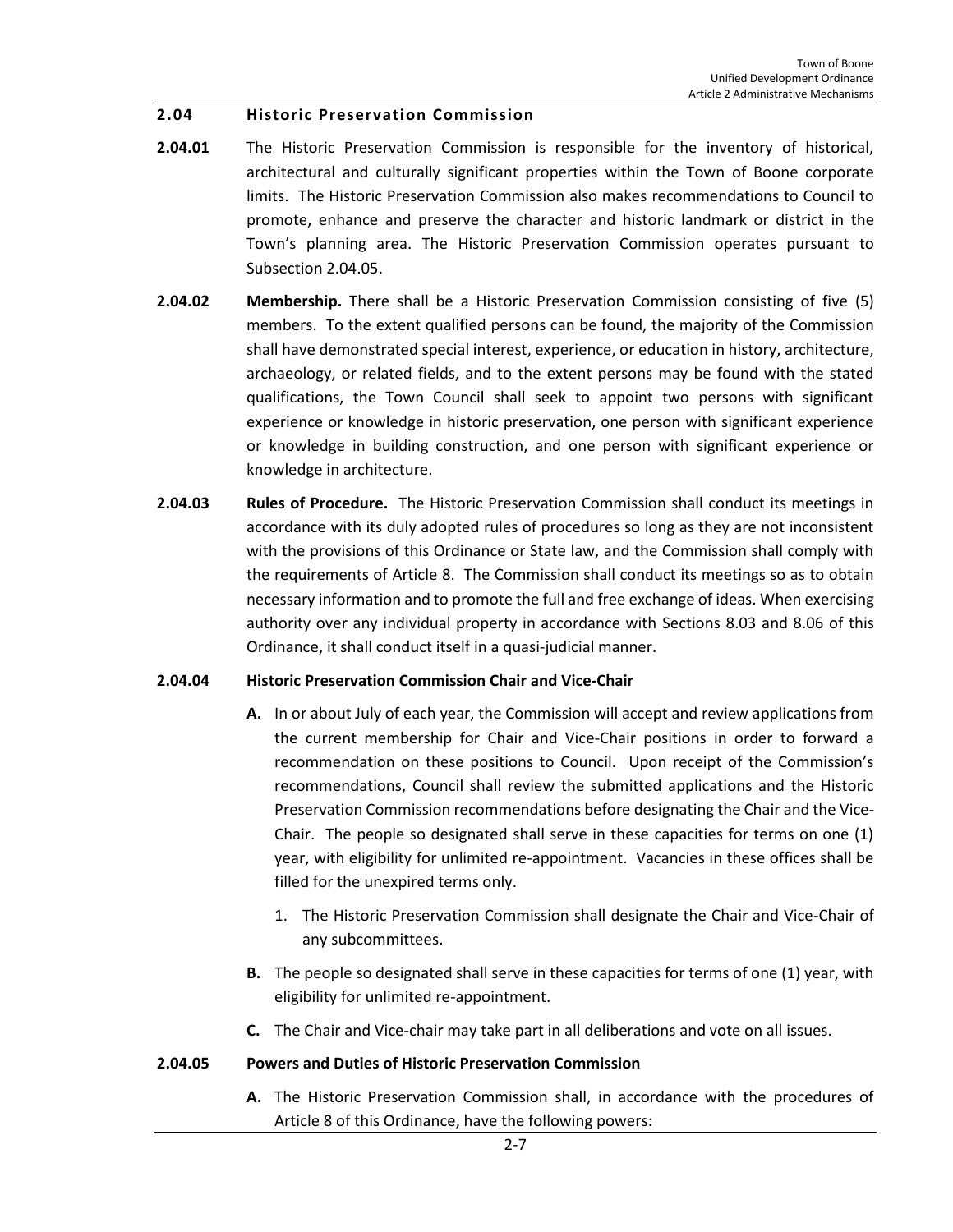- 1. Undertake an inventory of properties of historical, prehistorical, architectural, and/or cultural significance; and
- 2. Recommend to the Town Council areas to be designated by ordinance as "Historic Districts;" modification of Historic District boundaries; and individual structures, buildings, sites, areas, or objects to be designated by Ordinance as "Landmarks"; and
- 3. Recommend to the Town Council criteria and procedures for the protection and preservation of Historic Districts and Landmarks; and
- 4. Recommend to the Town Council that designation of any area as an Historic District or part thereof, or designation of any building, structure, site, area, or object as a Landmark, be revoked or removed for cause; and
- 5. Conduct educational programs with respect to historic properties and districts within its jurisdiction, including but not limited to programs of recognition for significant historic properties, and programs to educate landowner s of possible tax benefits associated with historic designation; and
- 6. Cooperate with the State, federal, and local governments in pursuance of the preservation and protection of areas and properties deemed to be of special significance in terms of their history, prehistory, architecture and /or culture, and contract, when authorized by the Town Council, with the State of North Carolina or the United States of America, or any agency of either for that purpose; and
- 7. Enter, solely in performance of its official duties and only at reasonable times, upon private lands for examination or survey thereof, provided that no member, employee or agent of the Commission may enter any private building or structure without the express consent of the owner or occupant thereof; and
- 8. Prepare and recommend the official adoption of a preservation element as part of the municipality's comprehensive plan; and
- 9. Review and act upon proposals for alterations, demolitions, or new construction within historic districts, or for the alteration or demolition of designated landmarks, and identify and propose preservation alternatives to owners; and
- 10. Perform any other related duties that the Council may direct.

(Ord. PL01809-082218, 10-16-2018; PL04195-090820, 12-17-2020; Ord. PL04727-050721, 07-01-2021; Ord. PL05270-110121, 12-08-2021)

# <span id="page-7-0"></span>**2.05 Generally Applicable Provisions**

**2.05.01** The following provisions are applicable to every board and committee established under or this Article and to every subcommittee created by any such board or committee (collectively referenced in this section as "board"), except as specifically provided otherwise in the preceding sections, Article 6, or state law.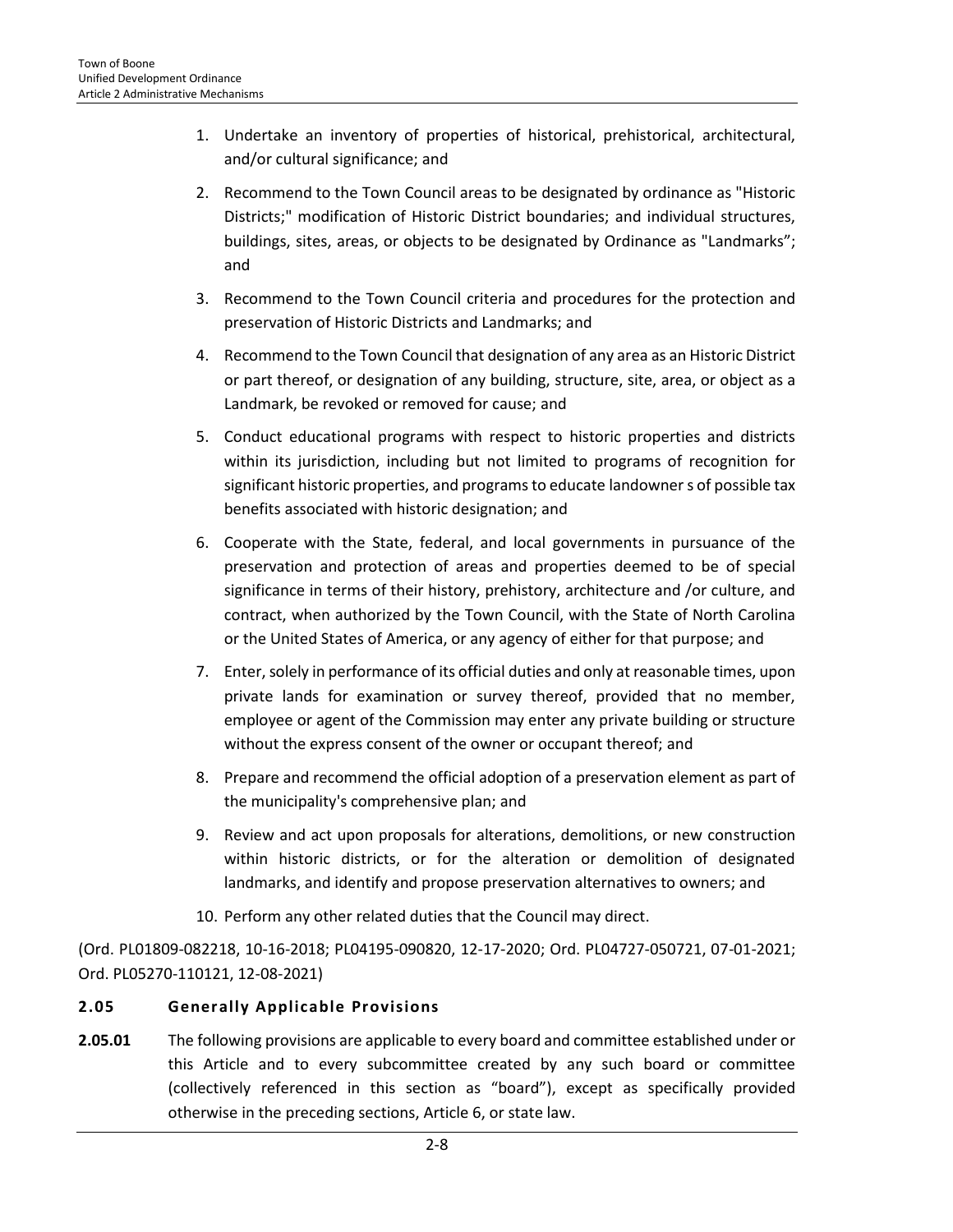- **A. Appointment of Members.** Members of each board shall be appointed by the Town Council pursuant to the procedures set forth at Chapter 35 of the Municipal Code.
- **B. Designated student member.** Except for the Board of Adjustment, one membership position on each board, shall be designated for an Appalachian State University student; *provided*, that more than one Appalachian State University student position may be appointed in the discretion of Town Council. The designated Appalachian State University student member shall serve a term of one (1) year.
- **C. Term.** Regular members and any alternate members shall be appointed for three (3) year staggered terms, but may continue to serve until their successors have been appointed. Vacancies shall be filled for the unexpired terms only. Members may be appointed to no more than three successive terms. A former member may be reappointed following a one-year period of non-membership. Vacancies which occur for reasons other than the expiration of a term shall be filled as they occur only for the unexpired remainder of the term.
- **D. Oath of Office.** All members appointed to boards under this Article shall, before entering their duties, qualify by taking an oath of office as required by G.S. 160A-61.
- **E. Absences**.
	- 1. Board members shall be removed for unexcused failure to attend three (3) consecutive meetings or for unexcused failure to attend fifty percent (50%) of the regular meetings in any twelve (12) month period. For example, if a member misses six (6) of twelve (12) meetings during a twelve-month period and two (2) of the absences are due to the member's illness, the member will be recorded as having missed four (4) of ten (10) meetings. Alternate members shall be removed for unexcused failure to attend or participate in three (3) consecutive meetings for which the member's attendance is requested.
	- 2. The Administrator shall notify in writing any member for whom one more absence will trigger removal.
	- 3. Absences due to sickness, emergencies, or other exigencies shall be recognized as excused absences and such absences and the meetings missed for such excused absences shall not be counted in the calculations toward automatic removal from the Board. For example, if a member misses six of twelve meetings during a twelvemonth period and two of the absences are due to the member's illness, the member will be recorded as having missed four of ten meetings.
	- 4. In the event of a long illness or other such cause for prolonged absence, as determined by the Administrator, the member shall be replaced.
	- 5. The Administrator shall notify the member and Town Council when a member has exceeded the allowable number of unexcused absences.
	- 6. Council may act to excuse absences in advance or to reappoint a member after being informed by the Administrator of the member's removal.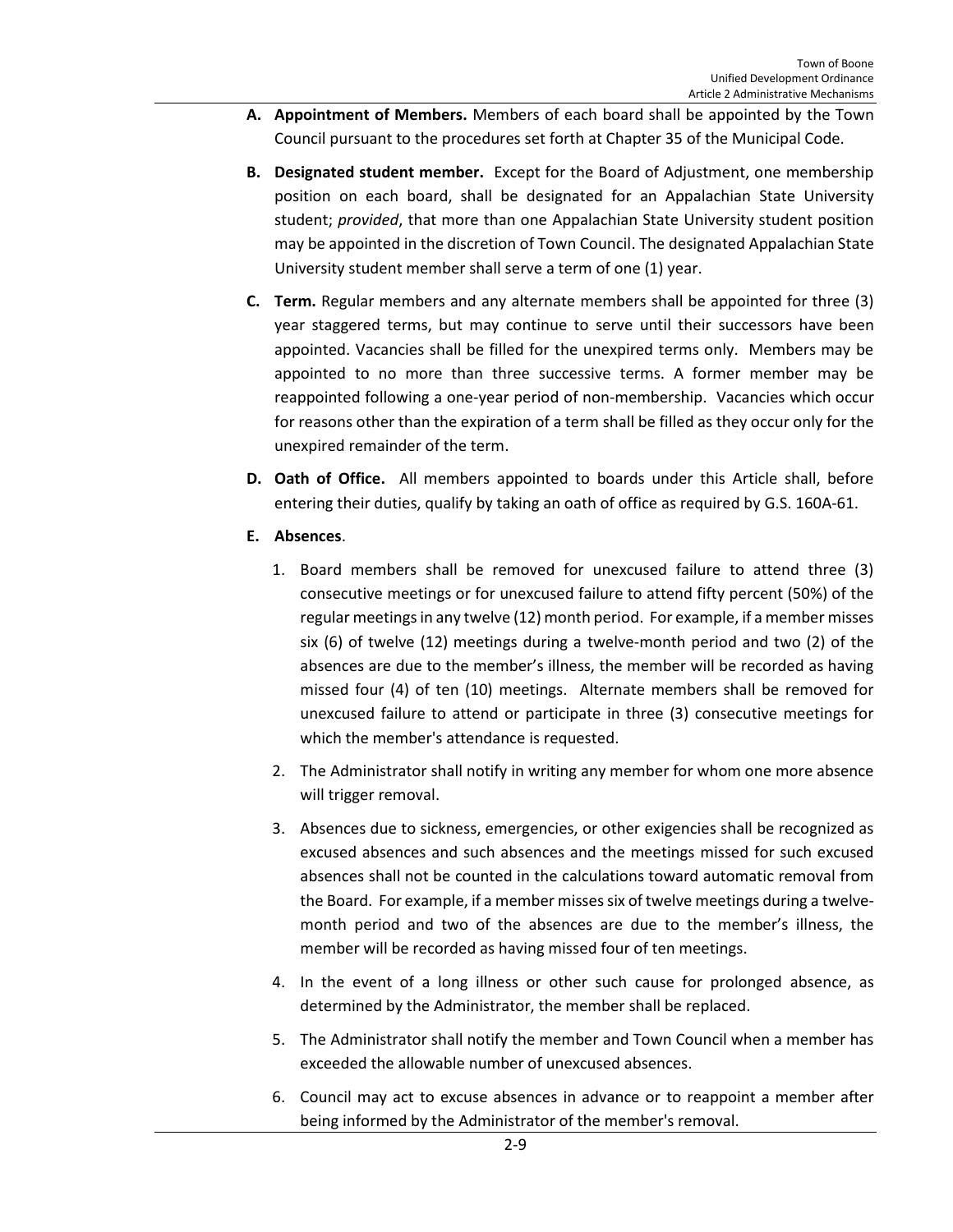- **F. Residency requirements.** Every member of each committee and board established under this Article must be a resident of the Town of Boone. Except as provided at 2.01.02(C) above with respect to Board of Adjustment members, a member who moves outside the Town limits shall be deemed to have resigned from the board effective immediately.
- **G. Resignation.** A member of a board may resign by notifying the Mayor, Town Manager, or Administrator. A resignation shall be effective at the time a replacement member has been appointed unless the member declares a date certain in the resignation.
- **H. Removal.** The Administrator or a member of the Town Council may propose removal of a member for good cause related to the performance of board duties. Before removal, the member shall be given an opportunity to appear before the Town Council to address the issues involved.
- **I. Meetings; meeting schedule.** A board shall conduct meetings in accordance with the meeting schedule adopted by Council, so long as there are items for its consideration, and it may schedule additional meetings ("continuation meetings" and "special meetings"), as necessary, so long as all notice requirements are met. Regardless of whether or not a quorum of the board is present, any duly advertised regular or special meeting may be continued to a later date ("continuation meeting") without additional notice and advertising if the date, time, and location of the continuation meeting is announced by the Chair.
- **J. Open Meetings.** Every board shall operate in compliance with the North Carolina Open Meetings law, codified as N.C. Gen. Stat. §§ 143-318.9 et seq. (hereafter, "the law"). At a minimum, all meetings of any board shall require all of the following:
	- 1. Other than for an emergency meeting, notice by posting of the date and time of the meeting at least 48 hours in advance on the bulletin Board for that purpose in Town Hall, unless a longer notice is required by this Ordinance or State law. If an agenda has been distributed to members of the board, it shall also be posted.
		- a. An "official meeting" occurs whenever a regularly scheduled meeting of a board occurs, whether or not a quorum is present, or whenever a majority of the board meets, whether in person or by electronic means such as conference call or e-mail, to conduct a hearing, deliberate, take action, or otherwise transact public business.
		- b. "Deliberate" includes examining, weighing or reflecting upon the reasons for or against a possible decision and also includes the collective acquisition and exchange of facts preliminary to a decision.
		- c. An "emergency meeting" is one that concerns generally unexpected circumstances requiring the immediate consideration of the Board. In the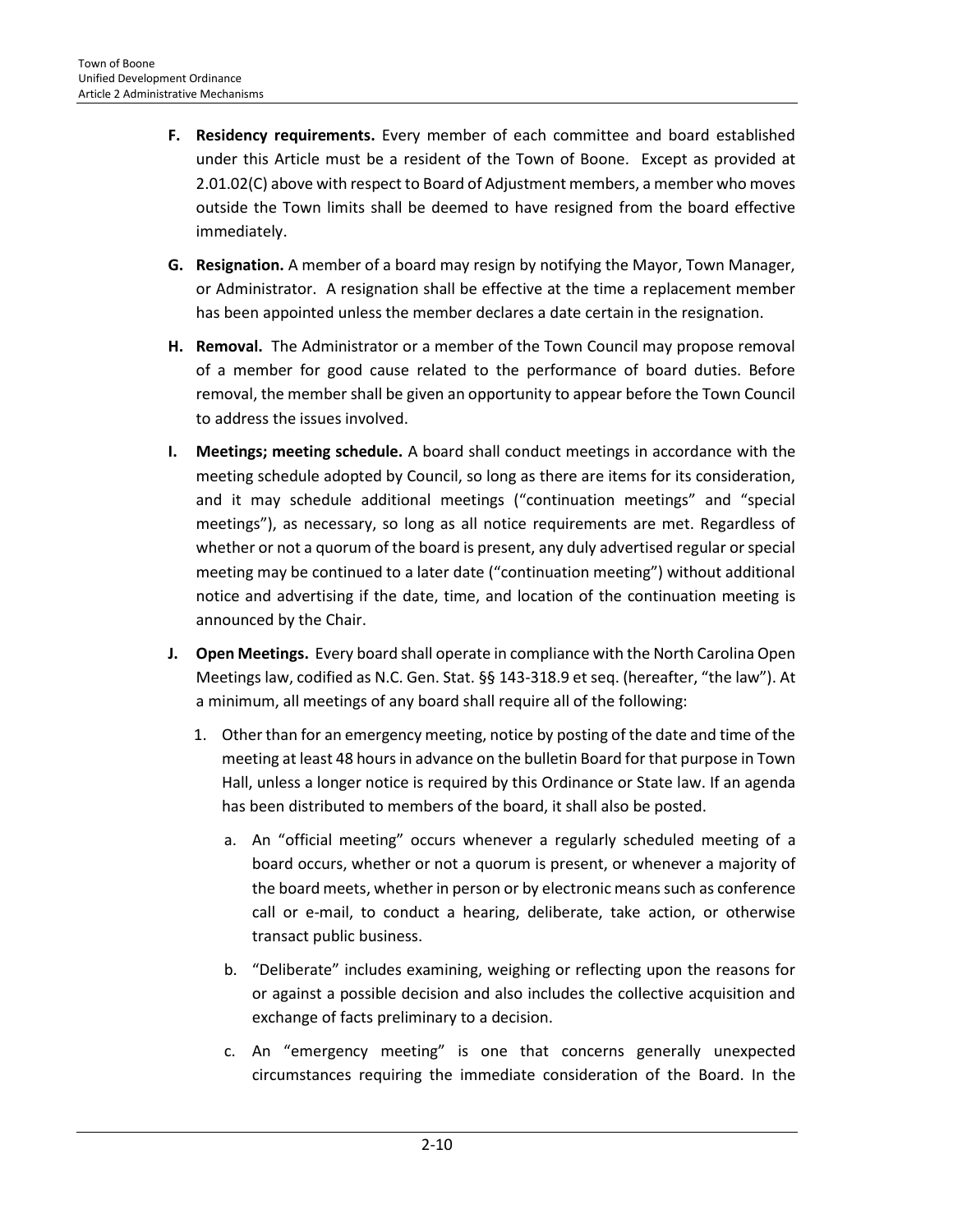event of an emergency meeting, a local news medium must be notified prior to the meeting of the date, time and subject matter of the meeting.

- 2. A meeting that is open to the public, except as to a closed session conducted in accordance with the law for a reason authorized by the law.
- 3. Minutes of the meeting, a copy of which shall be provided to the Town Clerk, once they are reviewed and approved by the board.
- **K. Speakers.** When a board meeting includes a provision for public comment, any person wishing to address the board shall state their name and whether or not they are a resident of the Town. For clarification, this subsection does not apply to the Board of Adjustment, which is governed by its own Rules of Procedure and Article 6 herein; nor does this subsection apply to the Historic Preservation Commission when it is acting in its quasi-judicial capacity and is governed by its Rules of Procedures and Article 6 herein.
	- 1. Speakers shall be recognized in the order in which they have signed up.
	- Unless a different time limit is adopted by the board, no member of the public shall be allowed to speak for more than five minutes.
	- Should more than one person wish to make substantially the same comments regarding the same subject, or where a group of persons supports or opposes the same positions, the presiding officer may request that all such persons designate a spokesperson for their group to address the board, and the presiding officer may allot a larger amount of time for the presentation of the group position by the spokesperson.
	- All persons addressing a board shall be treated respectfully by other persons in attendance at the meeting, and all speakers shall conduct themselves with proper decorum. Should any person present during a public comment period substantially interfere with the ability of a person offering public comment or engage in behavior which violates norms of accepted decorum, or should a person offering public comment engage in behavior which violates norms of accepted decorum, after warning such person(s) and, except in a situation where there is a risk of harm to any person present, providing such person(s) the opportunity to alter the behavior to bring it into conformity with norms of accepted decorum, the presiding officer may direct that such person(s) be removed from the meeting.

# **L. Meetings of Advisory Boards**

1. **Meeting procedures**. When a board is meeting in an advisory capacity (rather than in a quasi-judicial role), it need not conduct its meetings in accordance with the quasi-judicial procedures set forth in Article 6. However, every board shall conduct its meetings so as to obtain necessary information and to promote the free and full exchange of ideas.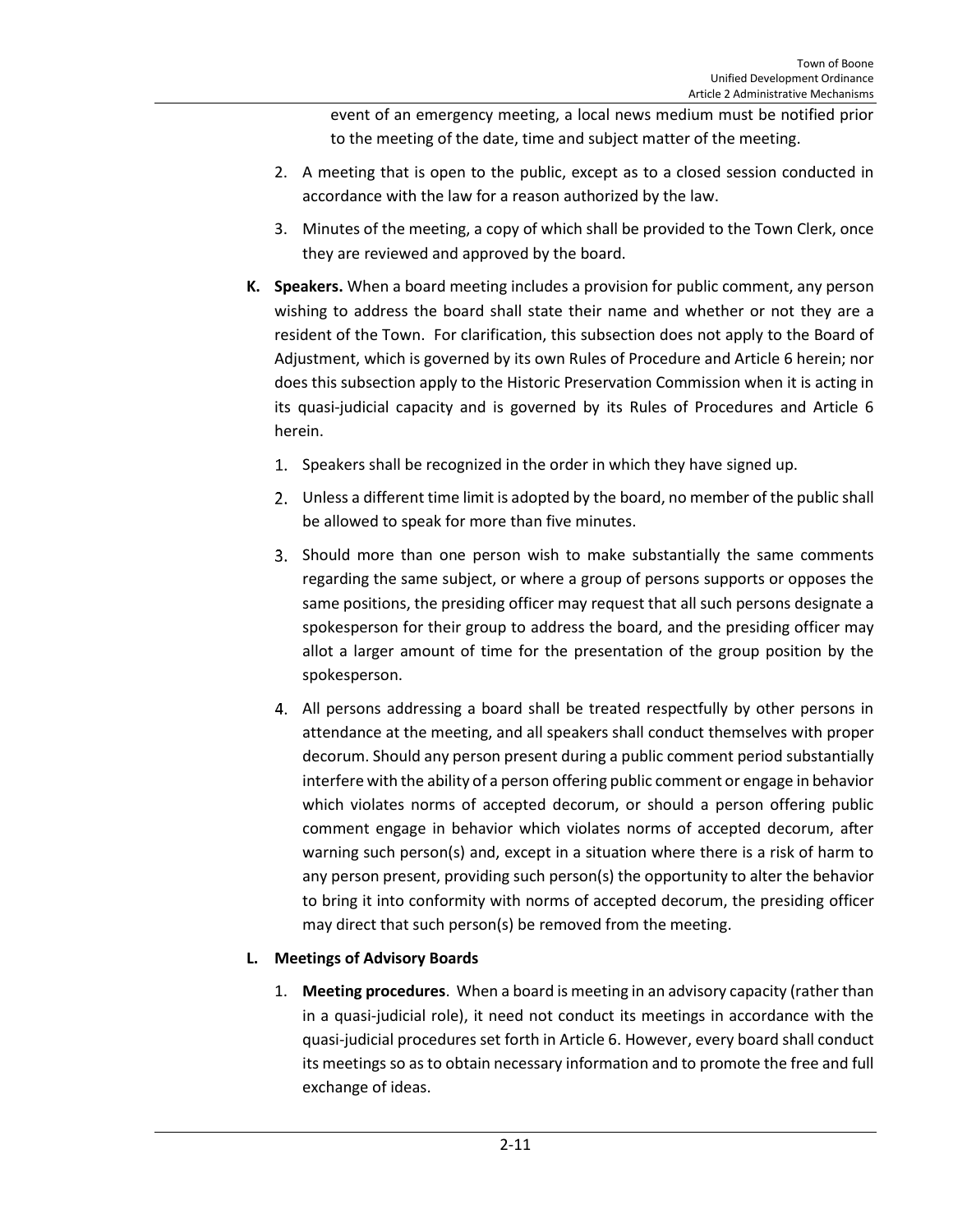- a. The agenda shall include only those matters within the responsibilities and powers of the board as provided herein.
- b. Absent an emergency matter, which can be placed upon the agenda by a unanimous vote of those present, only matters on the published agenda may be acted upon by the board.
- c. Issues considered under agenda items entitled, "other matters" or similar language shall only be for information, and other items or issues for information may be added to the agenda by majority vote of those present.
- d. Meetings of a board shall proceed in the following order: adoption of an agenda, approval of the minutes, public comment (when public comment is to be accepted), unfinished business, new business, and informal discussion. By majority vote of the members in attendance, the order of business may be altered.
- e. The business of every board shall be conducted in such manner as to afford all members an opportunity to speak. However, no member shall generally address the body until first recognized by the Chair, and members of the board shall be respectful to each other and shall avoid interrupting each other.

# **M. Quorum and Voting**

- A quorum is necessary for a board to take official action. Except as otherwise provided by this Ordinance or other law, a quorum shall consist of a majority of the members of the board. Vacant positions are not counted as members for purposes of calculating quorum. A member who is present shall be counted for purposes of quorum even if recused from voting.
- Unless otherwise required by law or this Ordinance, all actions or recommendations of a board are only effective or adopted upon majority vote of the members present, following a motion and second.
- In the case of a divided vote on any question on which the board is required to act, the record shall include the vote of each member. When such action is to be reported to the Council, the board shall not only report the action or recommendation adopted, but the vote by which it was adopted.
- 4. Proxy voting is not allowed, but a member who cannot be physically present may participate in the meeting by electronic or telephonic means so long as the member can hear all deliberations and proceedings of the board, and the members of the board can hear the member.
- 5. A roll call vote shall be taken upon the request of any member.

# **N. Limitations on Board and Board Member Powers**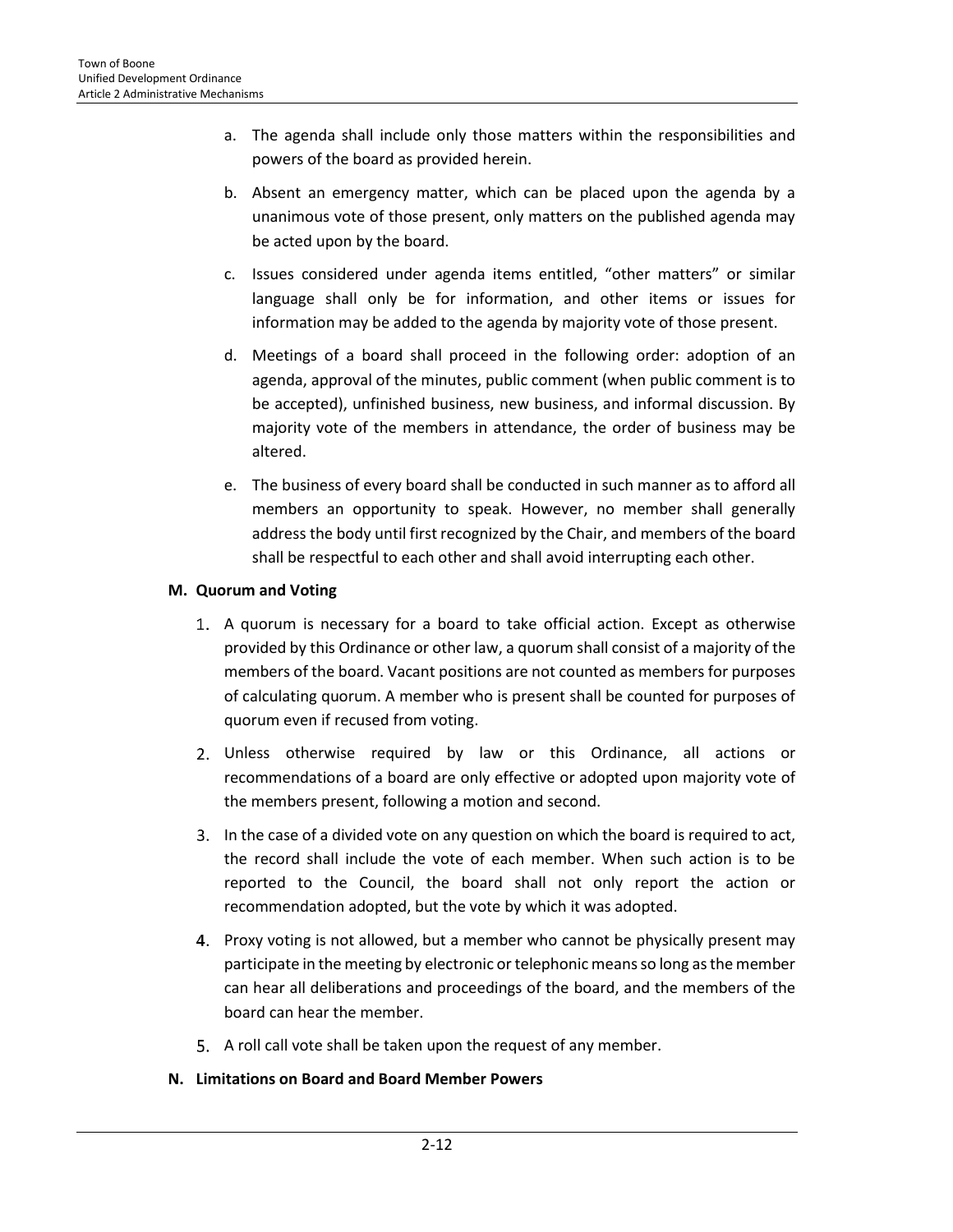- 1. No individual member of a board shall purport to speak or act on behalf of the board without action by the board explicitly authorizing the member to speak or act on its behalf; and
- 2. No individual member of a board, nor the board itself, shall purport to speak or act on behalf of the Town without action by the Council explicitly authorizing the member or empowering or authorizing the board to speak or act on its behalf; and
- 3. Without an express grant of authority or explicit authorization by the Council, no individual member of a board, nor the board itself, shall direct Staff to take action requiring the expenditure of Town funds; and
- 4. A board shall not create any group external to its membership without the explicit prior approval and/or appointment of the Town Council; and
- 5. A board may not create a subcommittee or working group within its membership without explicit approval of the Town Council.

# **O. Conflicts of Interest**

- 1. Members of appointed boards shall not vote on any advisory or legislative decision regarding a development regulation adopted pursuant to this Chapter where the outcome of the matter being considered is reasonably likely to have a direct, substantial, and readily identifiable financial impact on the member.
- 2. An appointed board member shall not vote on any zoning amendment if the landowner of the property subject to a rezoning petition or the applicant for a text amendment is a person with whom the member has a close familial, business, or other associational relationship.
- 3. A member of any board exercising quasi-judicial functions pursuant to this Chapter shall not participate in or vote on any quasi-judicial matter in a manner that would violate affected persons' constitutional rights to an impartial decision maker. Impermissible violations of due process include, but are not limited to, a member having a fixed opinion prior to hearing the matter that is not susceptible to change, undisclosed ex parte communications, a close familial, business, or other associational relationship with an affected person, or a financial interest in the outcome of the matter. For purposes of this section, a "close familial relationship" means a spouse, parent, child, brother, sister, grandparent, or grandchild. The term includes the step, half, and in-law relationships.

(Ord. 20160224, 05-19-2016; Ord. PL04195-090820, 12-17-2020; Ord. PL04727-050721, 07-01-2021)

# <span id="page-12-0"></span>**2.06 Land Use Administrator**

# **2.06.01 Land Use Administrator**

**A.** Except as otherwise specifically provided, primary responsibility for administering and enforcing this Ordinance may be assigned by the Town Manager to one or more individuals. The person or persons to whom these functions are assigned shall be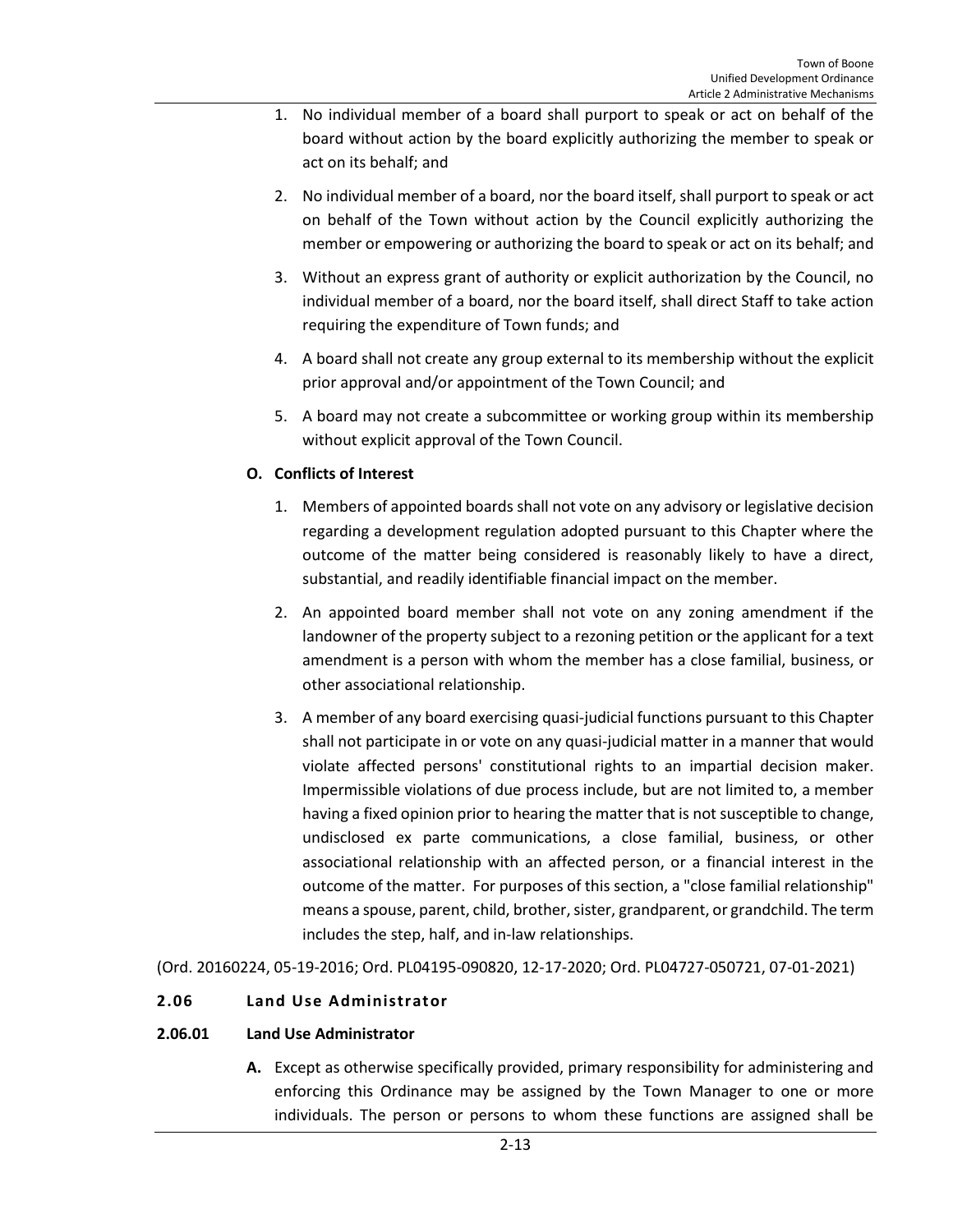referred to in this Ordinance as the "Land-use Administrator" or "Administrator". The term "Planning Director", "Staff" or "Planning and Inspections Staff" is sometimes used interchangeably with the term "Administrator".

- **B.** When enforcing this Ordinance, the Council recognizes that there may be instances where the Administrator should be given the authority to approve limited deviations to some provisions of the Ordinance. The Administrator may approve a deviation only after the applicant has submitted documentation to demonstrate that one of the following conditions exists:
	- 1. A surveying error has occurred that has created a situation in which the applicant is unable to comply with the requirements of the Ordinance.
	- 2. The configuration of the lot and location of existing structures is such that the applicant is unable to comply with the requirements of the Ordinance and that the deviation being requested will not have a detrimental effect upon any adjacent landowner.
	- 3. Due to unique circumstances related to the development being proposed, the applicant is able to demonstrate that strict compliance with the Ordinance will not be in the best interests of the Town and that the deviation being requested will not have a detrimental effect upon any adjacent landowner.
	- 4. The applicant has agreed to take measures that would ameliorate the effects of the deviation and the owners of all property located within 150' have agreed in writing to the deviation being requested.
- **C.** A request for deviation shall be made before the development approval is issued. Deviations may only be approved to the extent authorized below to the following provisions of the Ordinance:
	- 1. Deviations from the requirements of Section 16.01 Schedule of Intensity Standards provided the deviation shall not exceed ten percent (10%) of any requirements.
	- 2. Deviations from the setback requirements of section 16.07 Accessory Structure Setback Requirements provided the deviation shall not exceed ten percent (10%) of any requirements.
- **D.** The authority given to the Administrator to grant such deviations shall be construed to be permissive and not mandatory. The decision of the Administrator, as to whether or not to grant a deviation, shall constitute the final decision of the Town and is not appealable. In the event a deviation is not approved, the applicant shall have the right to request a variance from the Board.

# **2.06.02 Conflicts of Interest**

**A.** No staff member shall make a final decision on an administrative decision if the outcome of that decision would have a direct, substantial, and readily identifiable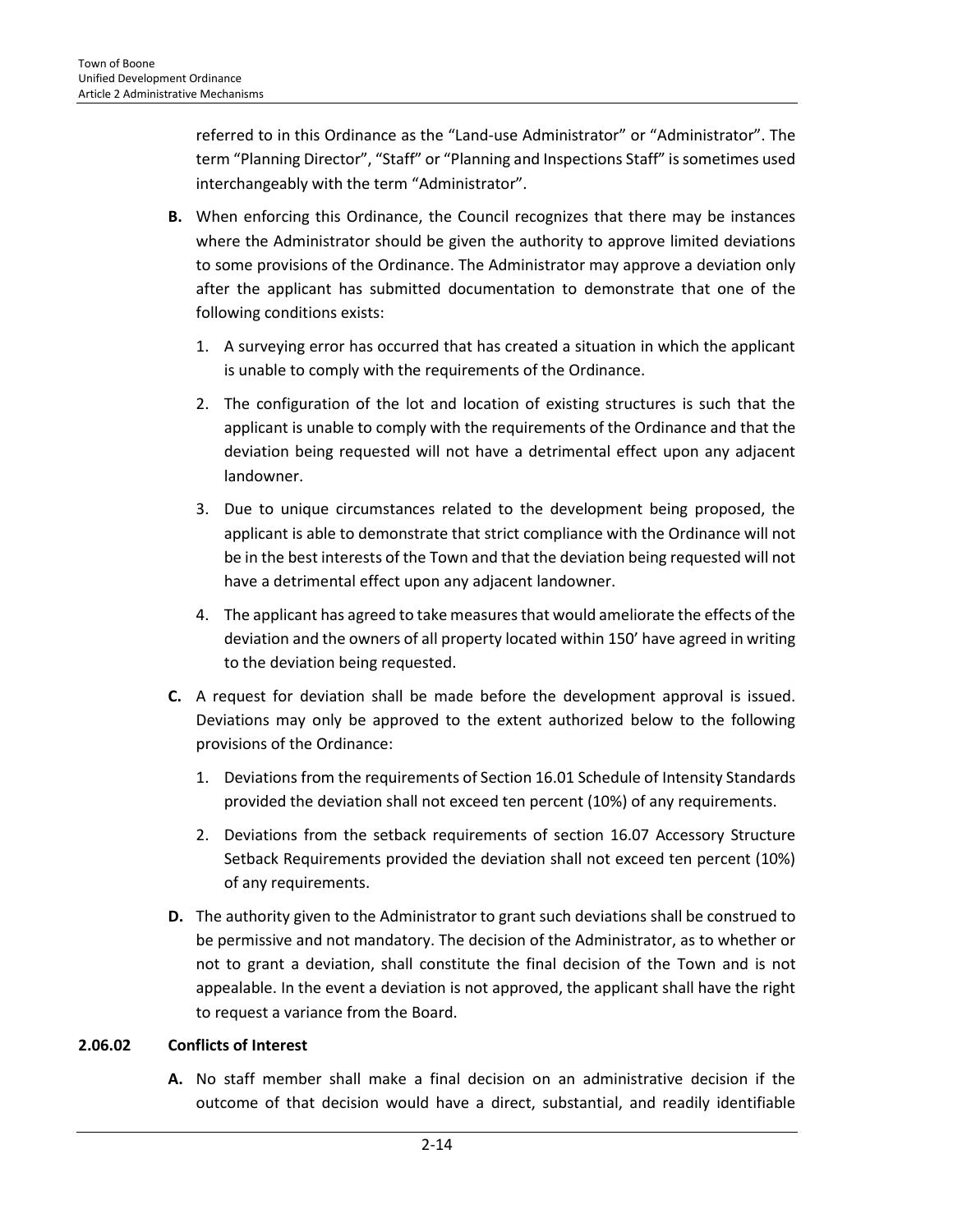financial impact on the staff member or if the applicant or other person subject to that decision is a person with whom the staff member has a close familial, business, or other associational relationship. For purposes of this section, a "close familial relationship" means a spouse, parent, child, brother, sister, grandparent, or grandchild. The term includes the step, half, and in-law relationships.

- **B.** No staff member who is financially interested or employed by a business financially interested in a development subject to regulation under this Ordinance shall be involved in any manner in the review or decision-making with respect to such development.
- **C.** No staff member or other individual or an employee of a company contracting with the Town to provide staff support shall engage in any work that is inconsistent with their duties or with the interest of the Town, as determined by the Town.

# **2.06.03 Interpretations**

- **A. Zoning Map Interpretations:** The Planning Director is authorized to interpret the zoning map and disputed questions of zoning district boundary lines.
	- 1. A zoning map interpretation shall only be made upon proper written application.
	- 2. Where uncertainty exists as to the boundary of districts as shown on the Official Zoning Map, the following rules shall apply:
		- a. A boundary indicated as approximately following the centerline of an alley, street, highway, stream or railroad shall be construed to follow such centerline;
		- b. A boundary indicated as approximately following a lot line, corporate limit, or extraterritorial boundary line, shall be construed as following such line, limit or boundary;
		- c. A boundary indicated as following the shoreline or the centerline of a stream, river, lake, or other bodies of water shall be construed to follow such shoreline or centerline, and in the event of change in the shoreline or centerline, the boundary shall be construed as moving with the actual shoreline or centerline;
		- d. A boundary indicated as approximately following the designated limit of a special flood hazard area shall be construed as following such limit;
		- e. Where a district boundary divides a lot or where distances are not specifically indicated on the Official Zoning Map, the boundary shall be determined by measurement, using the scale of the Official Zoning Map;
		- f. Where any street or alley is hereafter officially vacated or abandoned, the regulations applicable to each parcel of abutting property shall apply to that portion of such street or alley added thereto by virtue of such vacation or abandonment.